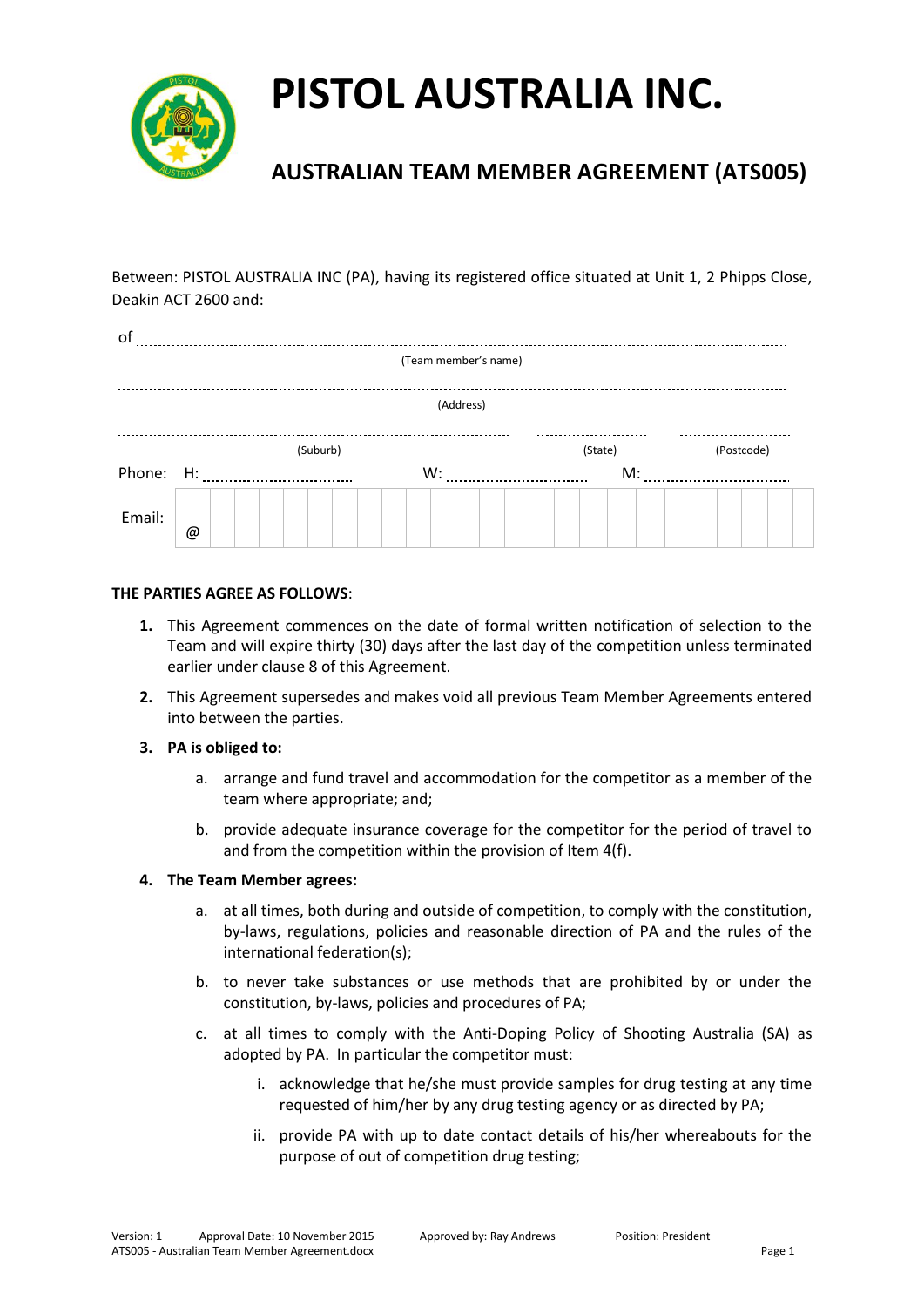

### **AUSTRALIAN TEAM MEMBER AGREEMENT (ATS005)**

- iii. not abide or abet any other person involved in any breach of the SA Anti-Doping Policy as adopted by PA;
- iv. not use, have in his/her possession, traffic or attempt any such acts, involving a prohibited substance or drug under the laws of the relevant country or state.
- d. at all times to maintain his/her physical and mental fitness to enable him/her to compete to the best of his/her ability;
- e. to be available to attend and participate in, to the best of his/her ability, all competitions, training sessions, training camps and team meetings as directed by PA/Team Manager;
- f. that travel to and from training and competition on the dates specified by PA and in the manner determined and/or approved by PA;
- g. to stay at the accommodation venue arranged by PA for the whole period of any team training and / or competition;
- h. that travel to the competition as part of the team and from the competition as deemed most appropriate by PA;
- i. that PA does not take into consideration Team Member's/Manager's family and/or friends when making arrangements associated with the competition including travel (airfares and ground transport), accommodation, insurance, etc.
- j. to be available for the event in which he/she is selected and/or any other event as PA considers appropriate for the team member;
- k. to wear PA issue team uniform during competition, in attendance at medal presentations and when practical, during practice;
- l. to not have or use any item including clothing and equipment, any name, trade mark, logo and/or slogan that is in conflict with PA or any PA sponsor;
- m. to promote PA and the sport in a positive manner at all times;
- n. to not make any public comment or communicate with the media when travelling with the team or during competition, unless prior approval of the Team Manager. If such approval is granted, the team member will only discuss his/her performance and will at all times discuss matters positively so as to not bring the sport or other individuals into disrepute;
- o. that in all instances before and after the competition where the team member is approached by any media representative(s) for comment, information and/or written articles for publication, the team member discusses only his/her performance and will at all times discuss matters positively so as to not bring the sport or other individuals into disrepute;
- p. to participate in promotional appearances and/or public relations exercises as requested by PA and/or the Team Manager subject to receiving reasonable notice;
- q. to not appear or participate in or allow his/her name, voice, photograph, likeness, image or identity to be used on any merchandise or in any advertising, promotion, or marketing activity for any person in which he/she is promoted or recognised as a member of the team;
- r. to not promote products and/or services of a person and/or company that is in competition with the products and/or services of any official PA Sponsor(s);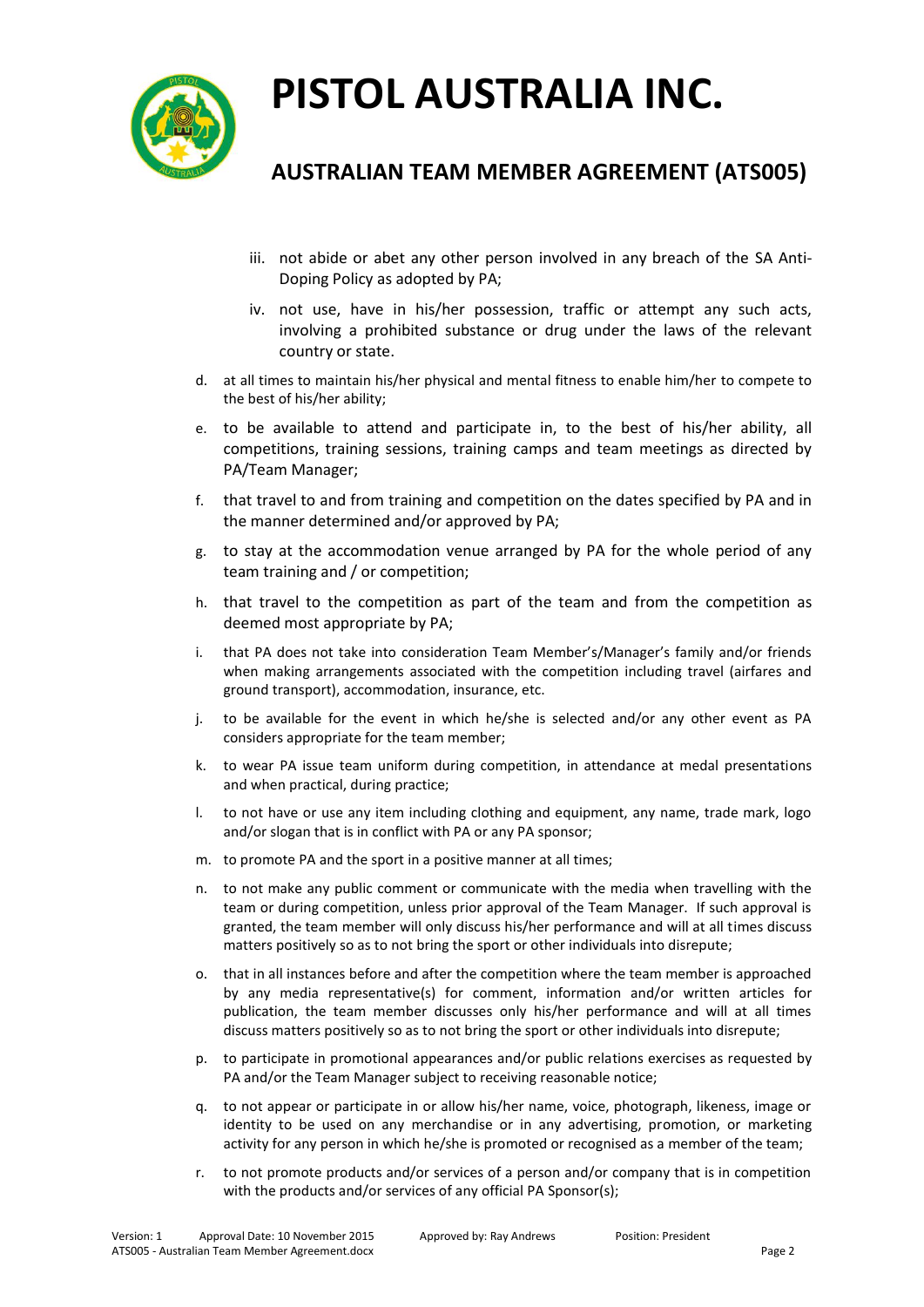

### **AUSTRALIAN TEAM MEMBER AGREEMENT (ATS005)**

- s. to not promote any products and/or services that are or could in any way be construed as associating the team member with any person and/or association other than PA or the official PA Sponsor(s);
- t. to familiarise him/herself with relevant information related to jetlag and ensure all reasonable steps are taken to minimise any effects thereof. Fact sheets may be obtained from the Australian Institute of Sport web site;
- u. to take all reasonable steps to minimise any illness and/or injury and notify PA/Team Manager immediately of such illness and/or injury that may impact his/her ability to train and/or compete as a member of the Team;
- v. in the event that item 4(u) above is a reality, to seek medical advice and submit to PA an examination report from his/her medical practitioner for the purpose of determining the team member's ability to fulfil his/her obligation to the team. PA has the right, in the event that the team member is unfit to fulfil the terms of this agreement, to terminate the team member's assignment to the team.

### **5. PA reserves the right to:**

- a. determine team selection at its sole discretion;
- b. use the team member's name, voice, photograph, image, likeness or identity to promote the team, PA and any official PA Sponsor(s);
- c. film, televise, photograph and/or record training sessions and/or competitions in which the team member appears;
- d. own any film, photographs and audio-visual recordings of the team member taken during the international competition.

### **6. The Team Member reserves the right to:**

a. obtain sponsorship and participate in any advertising, marketing or promotional activity provided it is not in conflict with PA and/or any official PA approved sponsor(s).

### **7. Breaching the Agreement**

In the event that the team member is in breach of any provision and/or obligation of this Agreement, convicted of a criminal offence, suspended by PA from any event, competition or team, found guilty of a breach or violation of PA's rules and/or regulations, involved in any major controversy in the public arena and/or brings the sport, PA and/or the official PA Sponsor(s) into disrepute, PA may in its absolute discretion respond by way of any one or more of the following actions:

- a. terminate this Agreement by written notice;
- b. remove the team member from the Team, including sending the individual back to his or her usual residence at the individual's expense;
- c. withhold and/or forfeit from the team member any sum of money, including reimbursement of expenses that may otherwise be payable under this Agreement;
- d. restrict or withhold any benefit that the team member is entitled to under this Agreement;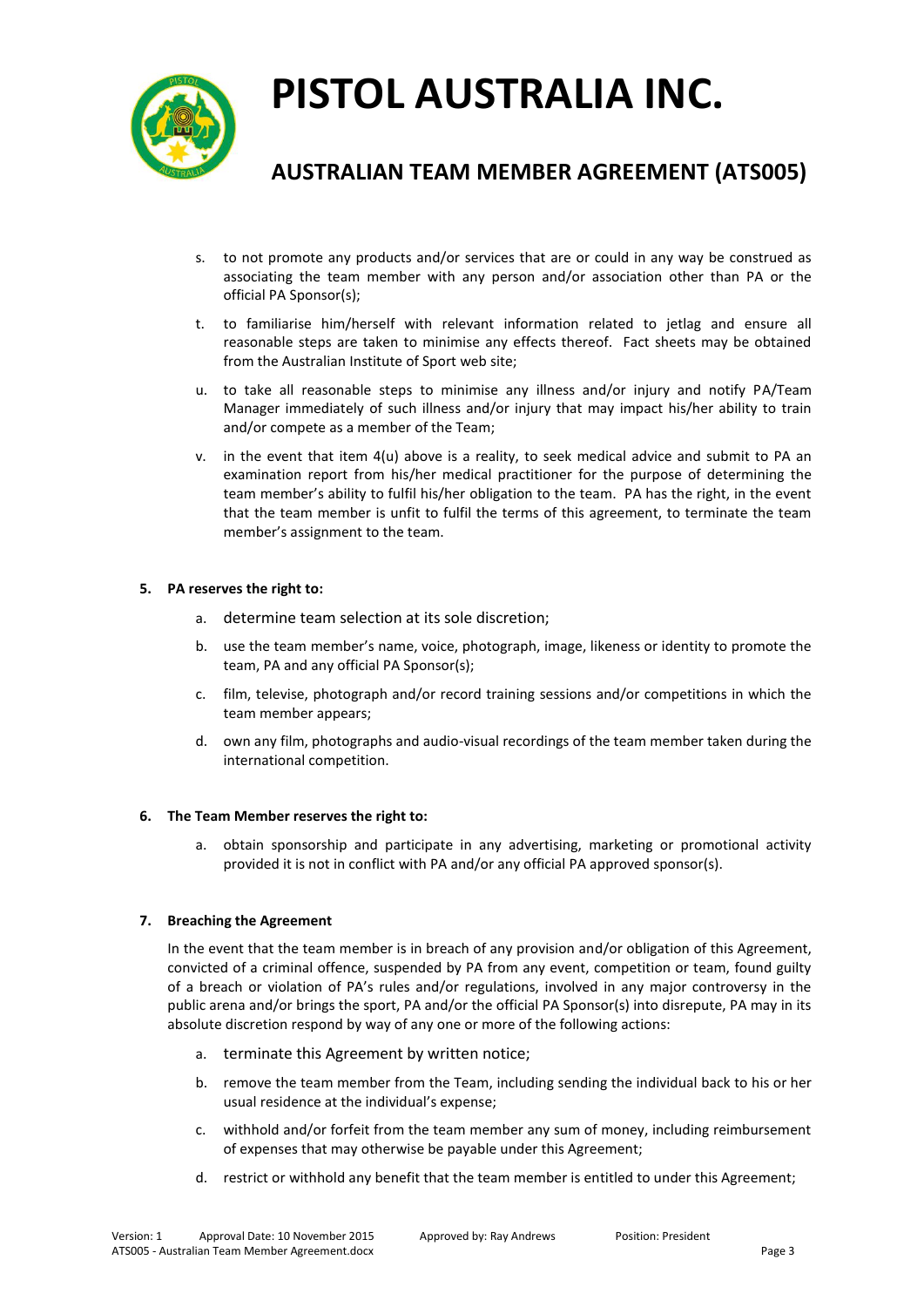

### **AUSTRALIAN TEAM MEMBER AGREEMENT (ATS005)**

- e. exclude the individual from any future international team representation;
- f. take any other disciplinary action PA considers appropriate under the PA Constitution, By-Laws, Regulations and policies;
- g. provided that before taking action under the above sub-clause, PA will give the individual a reasonable opportunity to be heard concerning the alleged breach or matter giving rise to the termination.

#### **8. Termination of the Agreement by PA**

PA may terminate this Agreement by giving written notice to the team member, if:

- a. the team member is ill or injured and cannot train and/or compete as determined by PA. Written certification by a qualified and registered medical practitioner of such illness or injury will be required to be submitted to PA;
- b. the relevant competition in which the Team was selected to compete in is cancelled;
- c. any other circumstance deemed by PA to warrant withdrawal of the Team from the competition; and
- d. PA funding from whatever source is not forthcoming for whatever reason and/or substantially reduced.

#### **9. Termination of this Agreement by the Team Member**

The team member may withdraw from the Team and in doing so will automatically terminate this Agreement, by giving no less than fourteen (14) days written notice to PA.

#### **10. Other Considerations**

- a. The parties, PA and the team member agree that the contents of this Agreement will be kept confidential notwithstanding the entitlement of each to disclose the contents of the Agreement to their respective professional advisers.
- b. If the parties, PA and the team member are not able to agree on any matter arising from this Agreement, both parties agree to endeavour to negotiate in good faith through a facilitator nominated by PA to see whether an agreed settlement can be reached.
- c. The team member agrees that PA, including its Directors, Managers, employees, agents and independent contractors will not be under any liability to him/her for any loss, damage or injury of any kind arising from or in connection with, directly or indirectly any act, omission or fault of any person, including PA.
- d. The team member indemnifies and will at all times keep indemnified PA, including its Directors, Managers, employees, agents and independent contractors from and against all actions, suits, proceedings, claims, demands, costs and expenses that may be incurred by him/her or taken or made against PA in connection with or arising out of any loss, damage or injury, except to the extent that it is due to the gross negligence on the part of PA.
- e. This Agreement sets out the entire agreement and understanding between the parties with respect to the subject matter of this Agreement.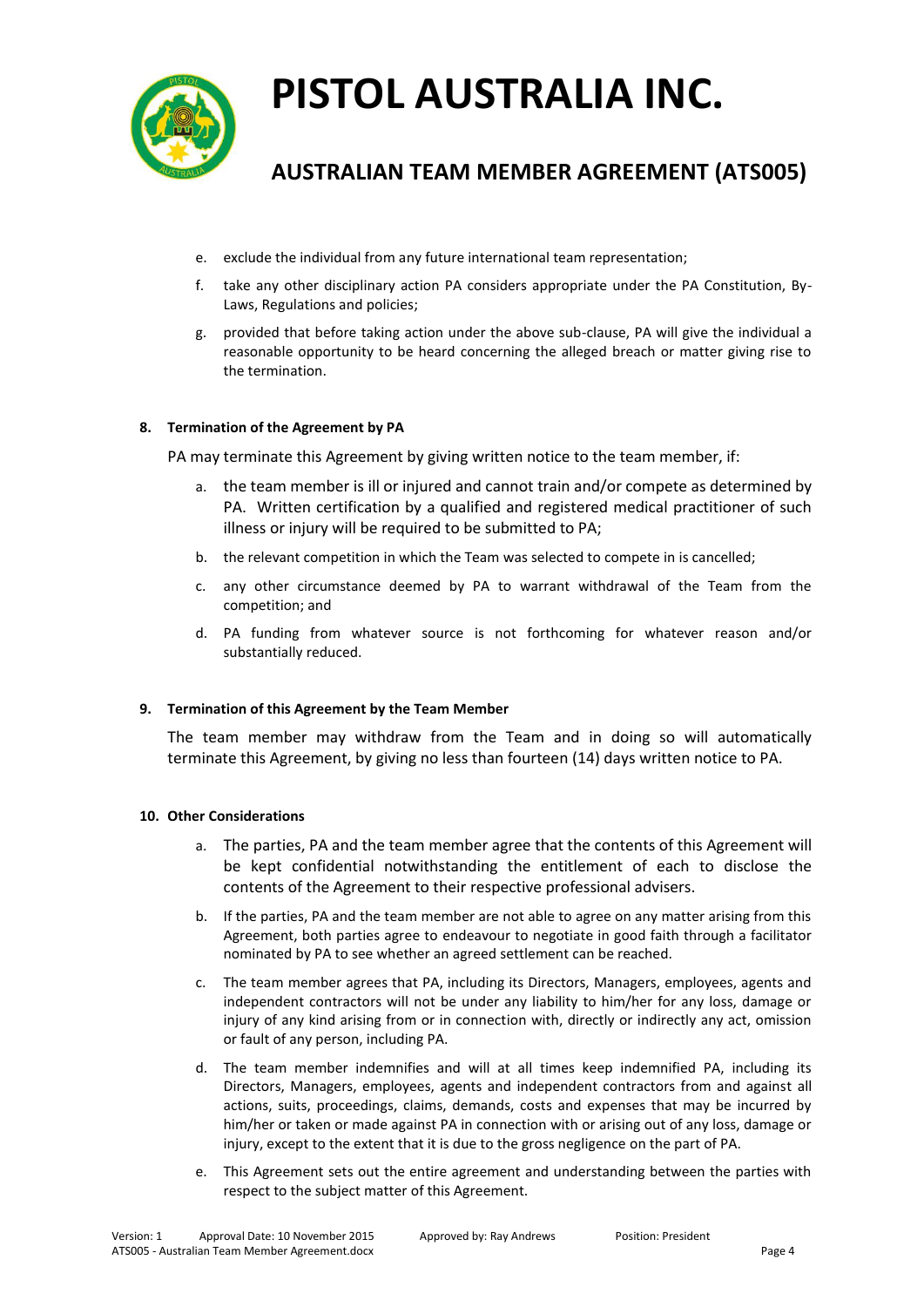

### **AUSTRALIAN TEAM MEMBER AGREEMENT (ATS005)**

| <b>EXECUTED</b> by the parties.                    |                                    |      |  |  |  |  |  |  |
|----------------------------------------------------|------------------------------------|------|--|--|--|--|--|--|
| <b>Team Member Signatory:</b>                      |                                    |      |  |  |  |  |  |  |
| Full Name of Team Member (block Letters)           | <b>Team Members Signature</b>      | Date |  |  |  |  |  |  |
| Name of Witness (block letters)                    | Signature of Witness               | Date |  |  |  |  |  |  |
| <b>Pistol Australia Signatory:</b>                 |                                    |      |  |  |  |  |  |  |
| Full Name of Authorised PA Officer (block letters) | Signature of Authorised PA Officer | Date |  |  |  |  |  |  |